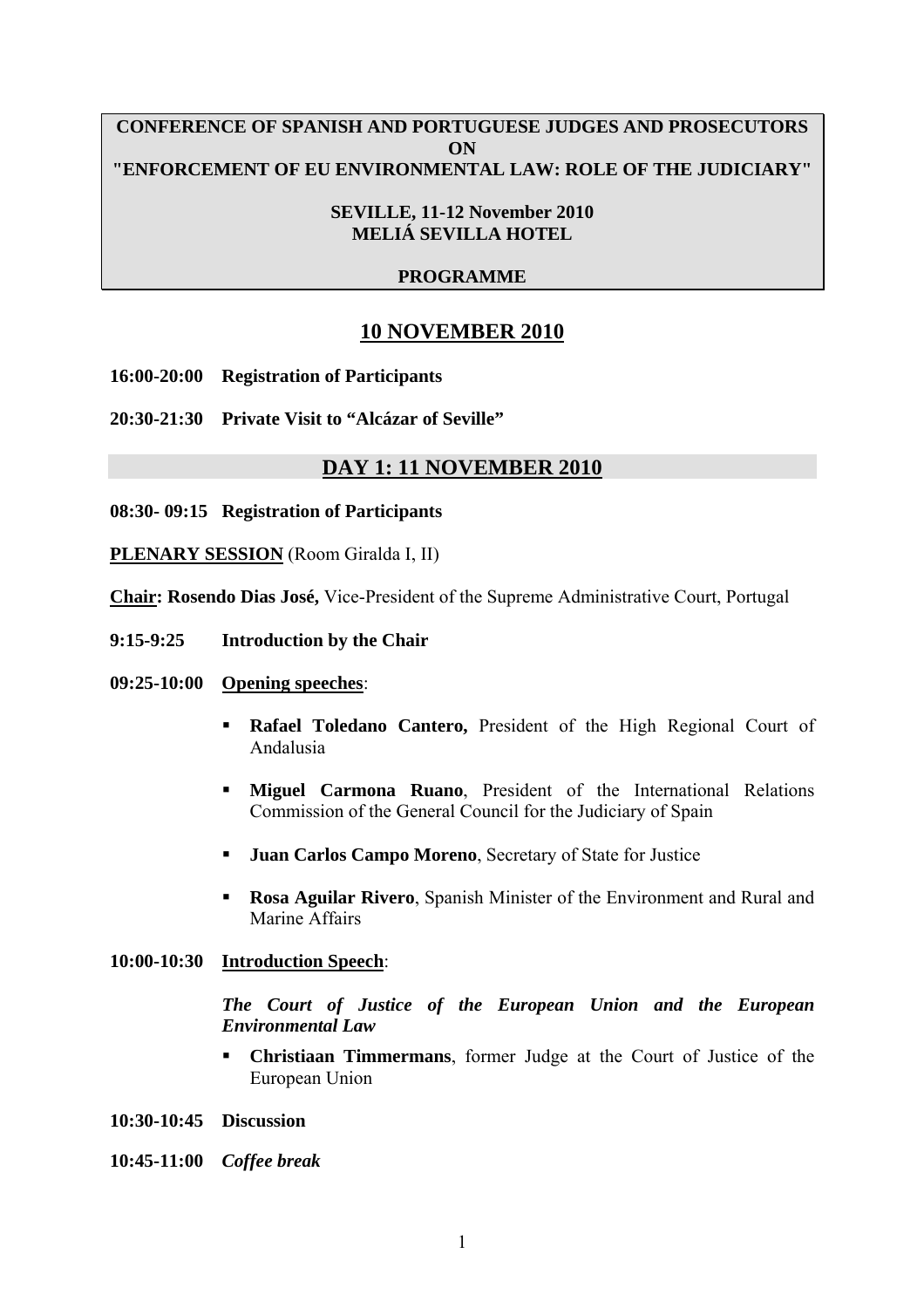#### **Facilitator of the panel discussion:**

**Vasco Pereira da Silva**, Faculty of Law, University of Lisbon

#### **The Role of the European Commission:**

**Pia Bucella**, Director, Directorate A Legal Affairs and Cohesion, European Commission

#### **The Role of National Judges**:

- **Rafael Fernández Valverde,** Supreme Court, Madrid
- **Rafael Toledano Cantero**, President of the High Regional Court of Andalusia

### **The Role of National Prosecutors:**

- **Antonio Vercher Noguera**, Head of the Spanish Environmental Prosecution Office
- **António Leones Dantas,** Deputy Attorney General, Member of the Advisory Board of the Attorney General's office, Portugal

#### **Discussion**

**13:00-15:00** *Lunch break*

# **15:00-18:00 PARALLEL SESSIONS ON EU NATURE PROTECTION AND WASTE LAW**

# **EU NATURE PROTECTION LAW** (Room Giralda I, II)

**Chair and facilitator of the panel discussion: Fernando López Ramón,** Faculty of Law, University of Zaragoza

- **15:00-15:10 Introduction by the Chair**
- **15:10-15:40 Presentation on the Habitats Directive** 
	- **Agustín García Ureta, Faculty of Law, University of the Basque Country**
- **15:40-16:10 Presentation on the Birds Directive** 
	- **Emil Waris**, Assistant Judge at the Administrative Court of Turku, Finland
- **16:10-16:30** *Coffee break*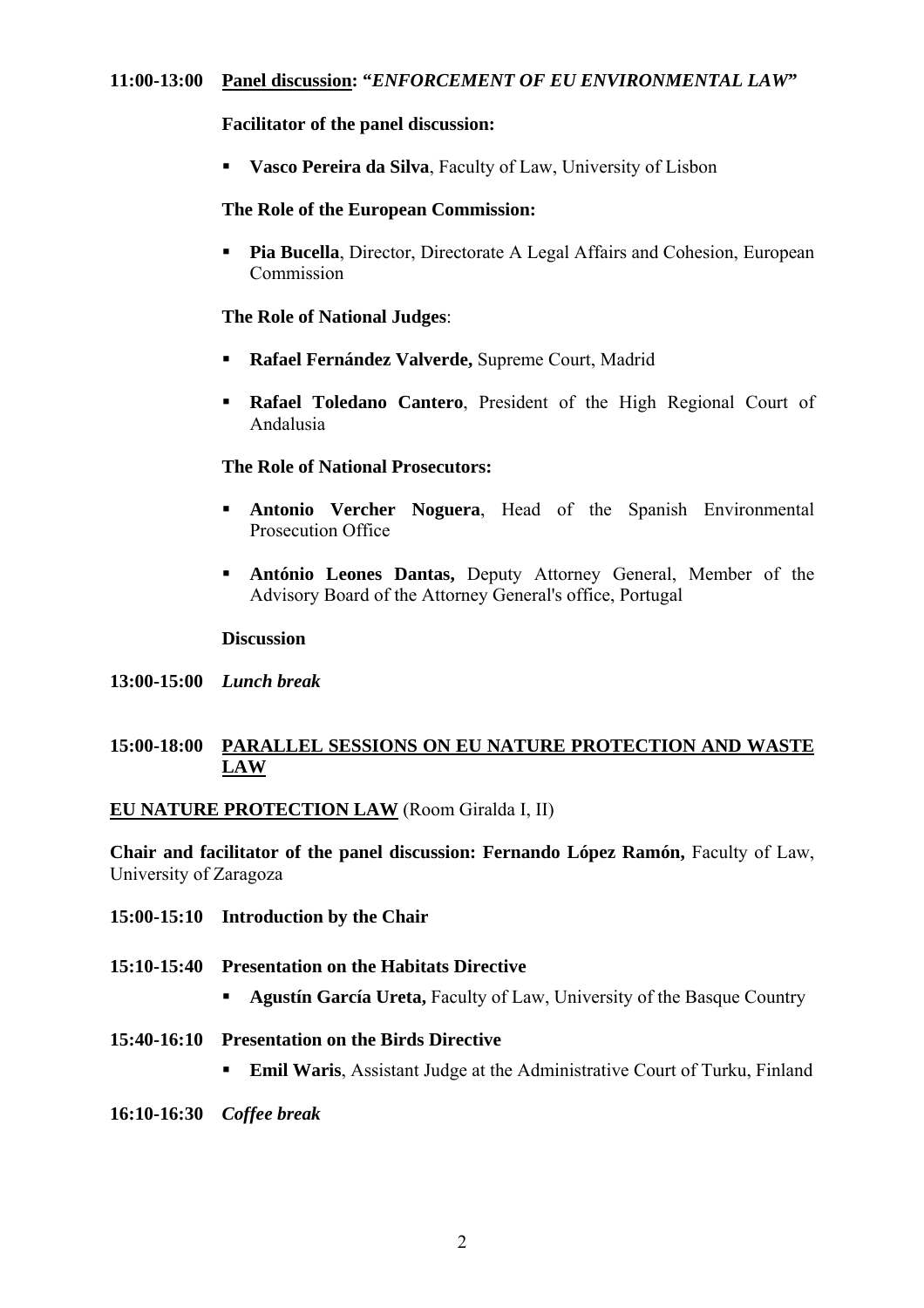### **16:30-18:00 Panel discussion: Projects with impacts on Natura 2000 sites**

- **Jorge Moradell Ávila**, Delegate in Teruel of the Public Prosecutor's Office on Environment and Land Planning
- **Ana María Martínez Olalla,** Judge in the TSJ of Castilla y León
- **Cristina Álvarez Baquerizo**, SEO/BirdLife Spain
- **Domingos Leitão,** NGO SPEA/BirdLife Portugal

# **Discussion**

# **EU WASTE LAW** (Room Giralda III, IV, V)

 **Chair and facilitator of the panel discussion: Carlos González-Antón Álvarez,** Faculty of Law, University of León

**15:00-15:10 Introduction by the Chair** 

## **15:10-15:40 Presentation on the Waste Framework Directive**

- **Marc Clement**, French administrative judge, seconded to the European Commission, Unit A1 Enforcement, Infringements Co-ordination and Legal Issues, DG Environment
- **15:40-16:10 Presentation on the Waste Shipment Regulation** 
	- **Fernando Loureiro Bastos**, Faculty of Law, University of Lisbon
- **16:10-16:30** *Coffee break*
- **16:30-18:00 Panel discussion: EU legislation on landfill, waste incineration and mining waste** 
	- **Helena Ribeiro**, Judge at the Administrative Court of Porto
	- **Jorge Alexandre Cardoso Cortês**, Center for Judicial Studies, Lisbon
	- **Ana Georgina Guerrero Ron**, WWF Espaňa
	- **Helder Careto,** NGO GEOTA**,** Group for Spatial Planning & Environmental Studies

#### **Discussion**

**20:00** *Dinner*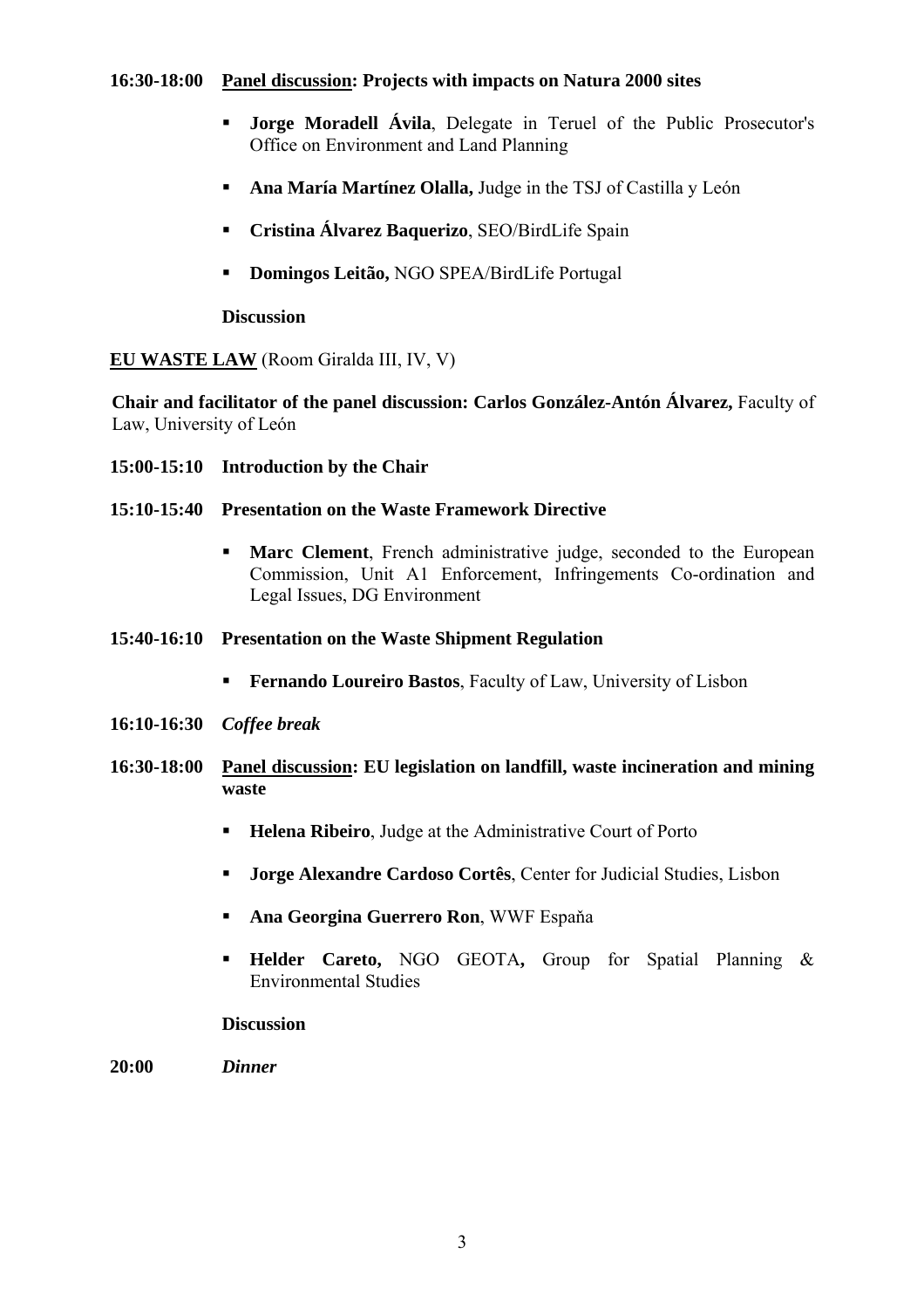# **DAY 2 - 12 NOVEMBER 2010**

# **9:00-11:40 PARALLEL SESSIONS ON EU LAW ON WATER AND IMPACT ASSESSMENT**

## **EU WATER LEGISLATION** (Room Giralda I,II)

**Chair and facilitator of the panel discussion: Ángel Menéndez Rexach,** Faculty of Law, [Autonomous University of Madrid](http://www.uam.es/ss/Satellite/en/home) 

- **9:00-9:10 Introduction by the Chair**
- **9:10-9:35 Presentation on the Water Framework Directive** 
	- **Jorge Rodríguez Romero**, Head of sector 1, Unit D.1 Protection of Water Environment, DG Environment, European Commission
- **9:35-10:00 Presentation on the Urban Waste Water Treatment Directive and the Marine Strategy Framework Directive** 
	- **José Rizo Martin**, Unit D.2 Marine, DG Environment, European Commission
- **10:00-10:15** *Coffee break*

#### **10:15-11:40 Panel discussion: River Basin Management Plans**

- **Ricardo Segura Graiño**, Assistant Deputy General Director, Planning and Sustainable Use of Water, Ministry of the Environment and Rural and Marine Affairs, Spain
- **Simone Pio**, Vice-President of the Authority for the Tejo River Basin
- **Jose Luis Díaz Manzanera**, Delegate in Murcia of the Public Prosecutor's office on Environment and Land planning
- **Paula Chaínho,** NGO LPN League for Nature Protection, Portugal

**Discussion** 

#### **IMPACT ASSESSMENT** (Room Giralda III, IV,V)

**Chair and facilitator of the panel discussion**: **Anne Redondo**, Judge, Administrative Court, Melun, France

- **9:00-9:10 Introduction by the Chair**
- **9:10-9:35 Presentation on the EIA Directive** 
	- **Fernando Benítez Pérez-Fajardo**, Prosecutor, Justice Ministry Advisor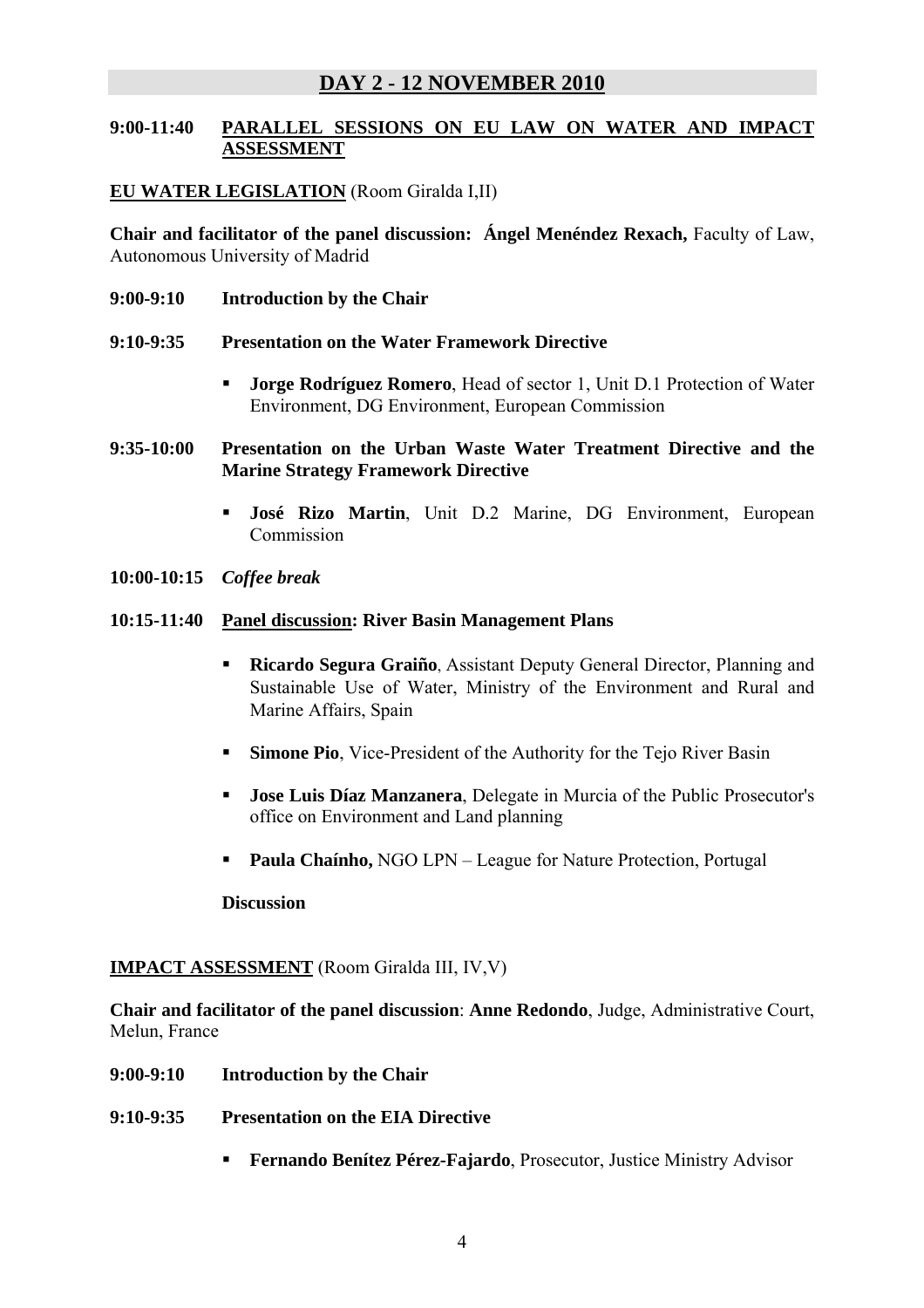#### **9:35-10:00 Presentation on the SEA Directive**

**Alexandra Aragão**, Faculty of Law, University of Coimbra

#### **10:00-10:15** *Coffee break*

# **10:15-11:40 Panel discussion: Transposition and implementation of the EIA and SEA directives in Spain and Portugal**

- **Teodoro Abbad**, Member of the Technical Assessment unit of the Public Prosecutor's Office on Environment and Land Planning
- **Esperança Mealha**, Judge at the Lisbon Administrative Court
- **Rita María Rodríguez Robles**, WWF Spain
- **Alfredo Franco,** NGO ALMARGEM, Portugal

#### **Discussion**

#### **11:50-13:00 PLENARY SESSION** (Room Giralda I,II)

**Chair: Enrique Alonso García**, Permanent State Councillor and President of the 8th Section of the State Council

## **Presentation on the Environmental Liability Directive**

**Blanca Lozano Cutanda, Faculty of Law, University of the Basque Country** 

#### **Presentation on Criminal Enforcement of EU Environmental law**

**Michael Faure**, Faculty of Law, University of Maastricht

#### **Discussion**

**13:00-14:30** *Lunch break*

#### **14:30-16:00 PLENARY PANEL DISCUSSION: ACCESS TO JUSTICE**

**Facilitator of the panel discussion**: **John Hontelez,** Secretary General, European Environmental Bureau**.**

**Wenceslao Francisco Olea Godoy,** Judge at the High Administrative Court of Extremadura

**Florbela Moreira Lança**, Judge, Contact Point for Portugal of the European Judicial Network in Civil and Commercial Matters

**Jaime Doreste Hernández**, Ecologistas en Acción